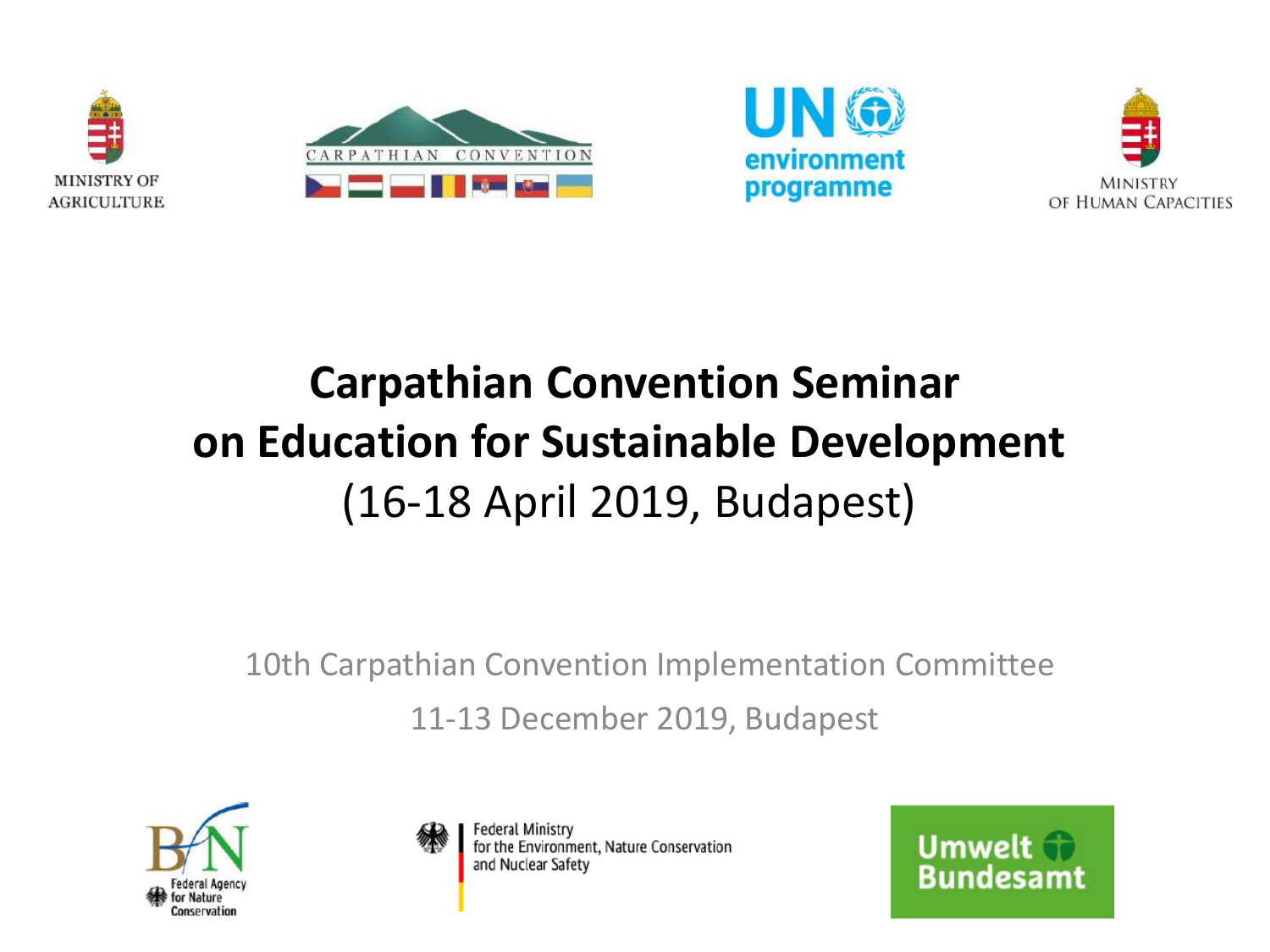





#### Mission

#### *Facilitate the launch of cooperation or expand the scope of existing collaboration among the communities of stakeholder groups in ESD in the Carpathian region,*

*and thus contribute to the implementation of ESD policies promoted by prominent international organisations, such as UNECE.* 



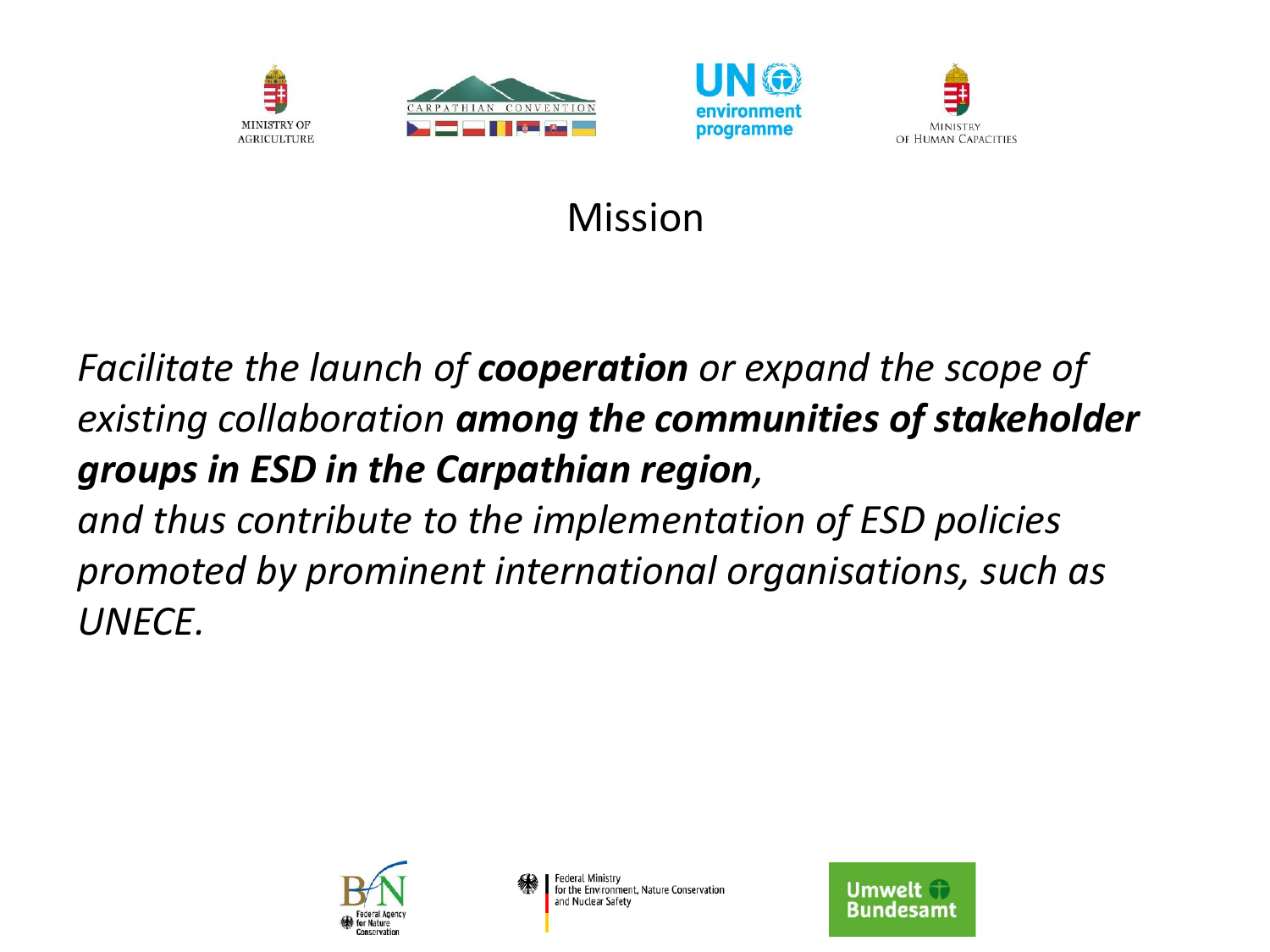





## Aims and objectives

- establish a new and enduring tradition of transdisciplinary networking and cross-country exchange of experience;
- initiate networking and exchange ideas in ESD;
- special focus on:
	- whole-institution approach in ESD and
	- ESD competences of educators
- sharing local traditions and approaches and learning from each other;
- exploring ways of facilitating and raising awareness of future generations to recognize the importance of joint actions.



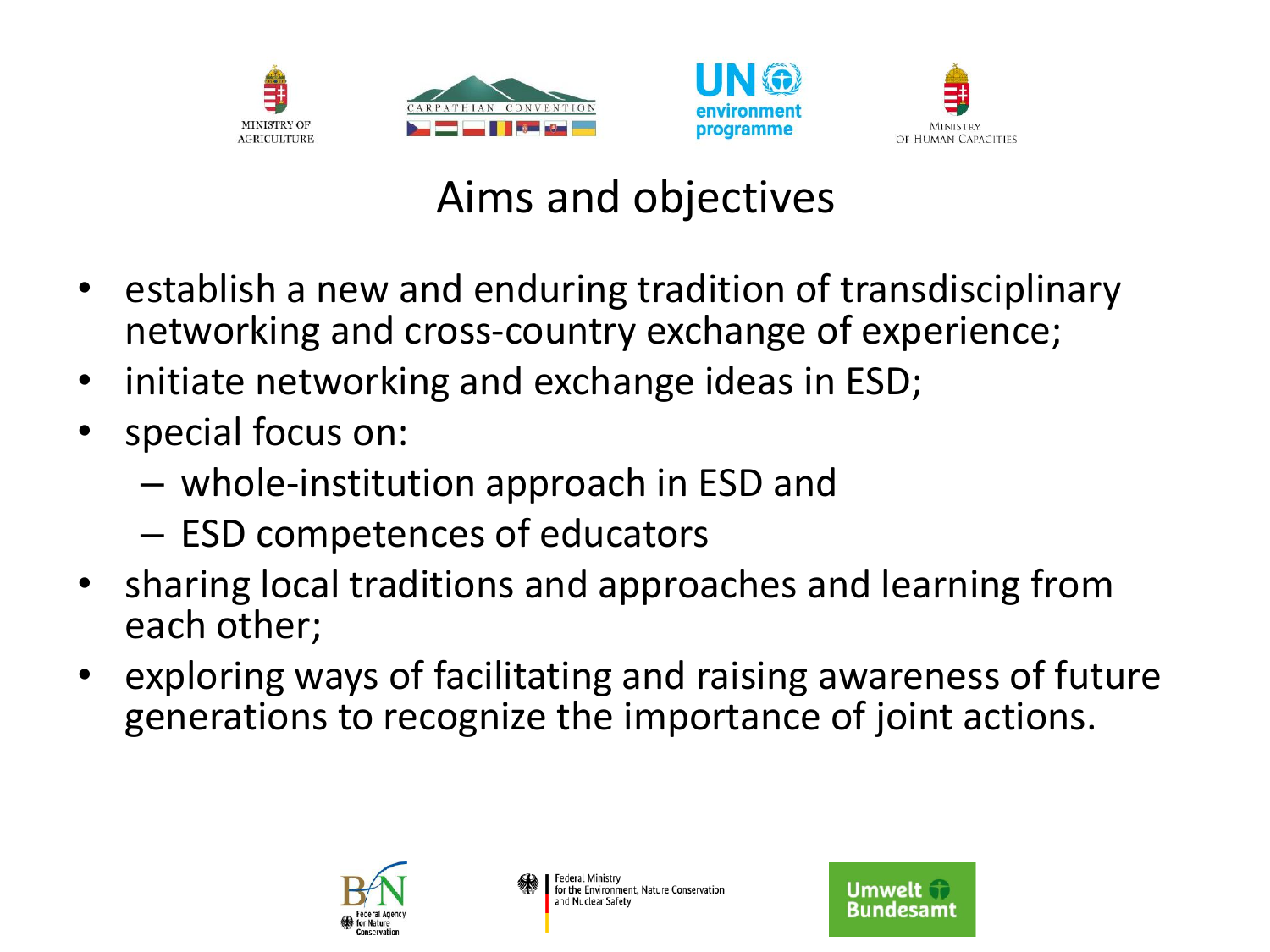





# Target groups (50 participants)

- practicing educators at ISCED 0-3 levels;
- teacher educators;
- professionals working in the field of nature conservation and education;
- representatives (leaders and officers) of decision-making bodies in the field of sustainability, environmental protection, environmental education, ESD and public education (including relevant ministries);
- representatives of educational maintenance and governance bodies (state and clerical);
- educational counsellors and experts.



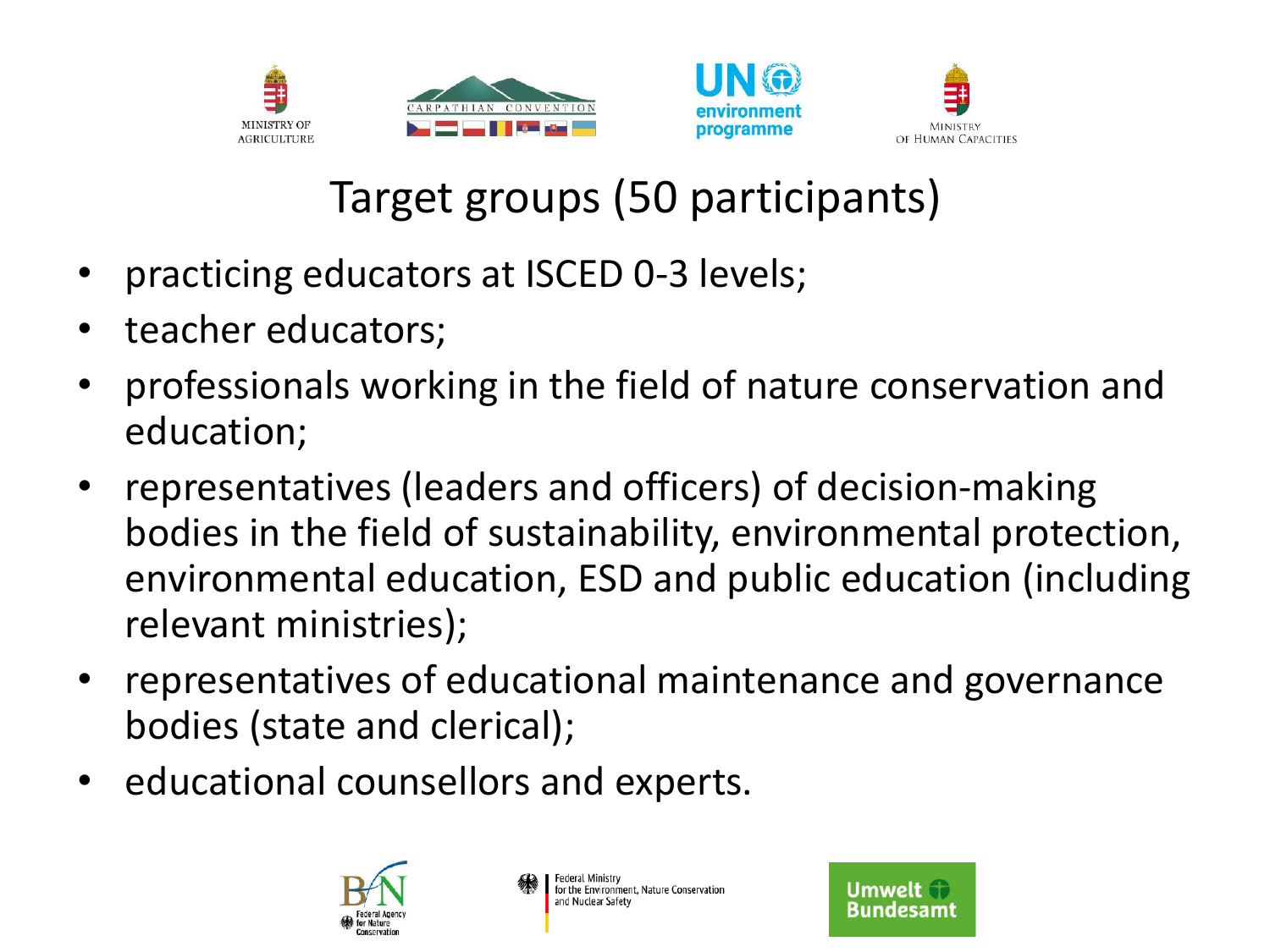





### Structure of the seminar

- Plenary session lectures
	- The whole-institutional approach of ESD (Prof Mariona Espinet, Autonomous University of Barcelona),
	- The Rounder Sense of Purpose project: Developing educator competences in ESD (Dr Paul Vare, University of Gloucestershire),
	- Reflection and thoughts on the whole-institution approach and teachers' ESD competences (Dr Aravella Zachariou, UNECE Steering Committee for ESD)
- 9 interactive workshops run by participating countries
- On-site visits (2 Green Kindergartens, 3 Eco-schools)
- World Cafe to plan further steps for regional cooperation



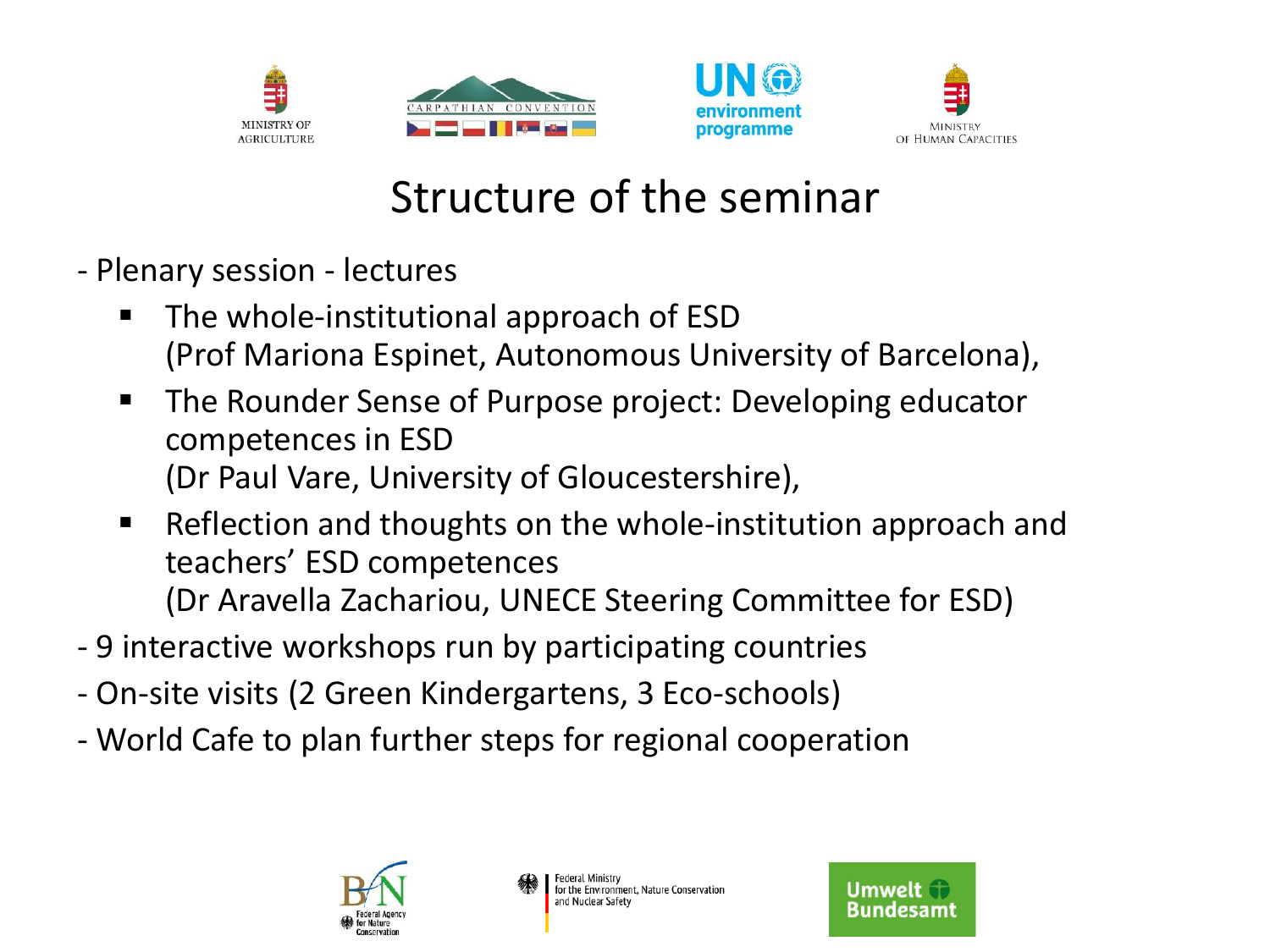





### Results, lessons learned

- first time that ESD was the main focus of a Carpathian Convention event;
- transdisciplinarity and science-policy-practice interface in the centre of the event;
- ESD as a cross-cutting topic of sustainability must build on teachers (quality of education);
- several valuable practices in the Carpathian countries (Hungarian examples: green kindergartens and eco-schools)
- specific needs and strengths of the Carpathian countries (different from those in Western Europe), culturally embedded practices
- common challenges and shared problems regional collaboration (joint research, practice-oriented projects, peer learning activities) - establishing a Working Group on ESD;
- value of regional opportunities for learning and development in the field of ESD;
- better disseminating research and practice coming from the region in the international community - more active professional connections needed.